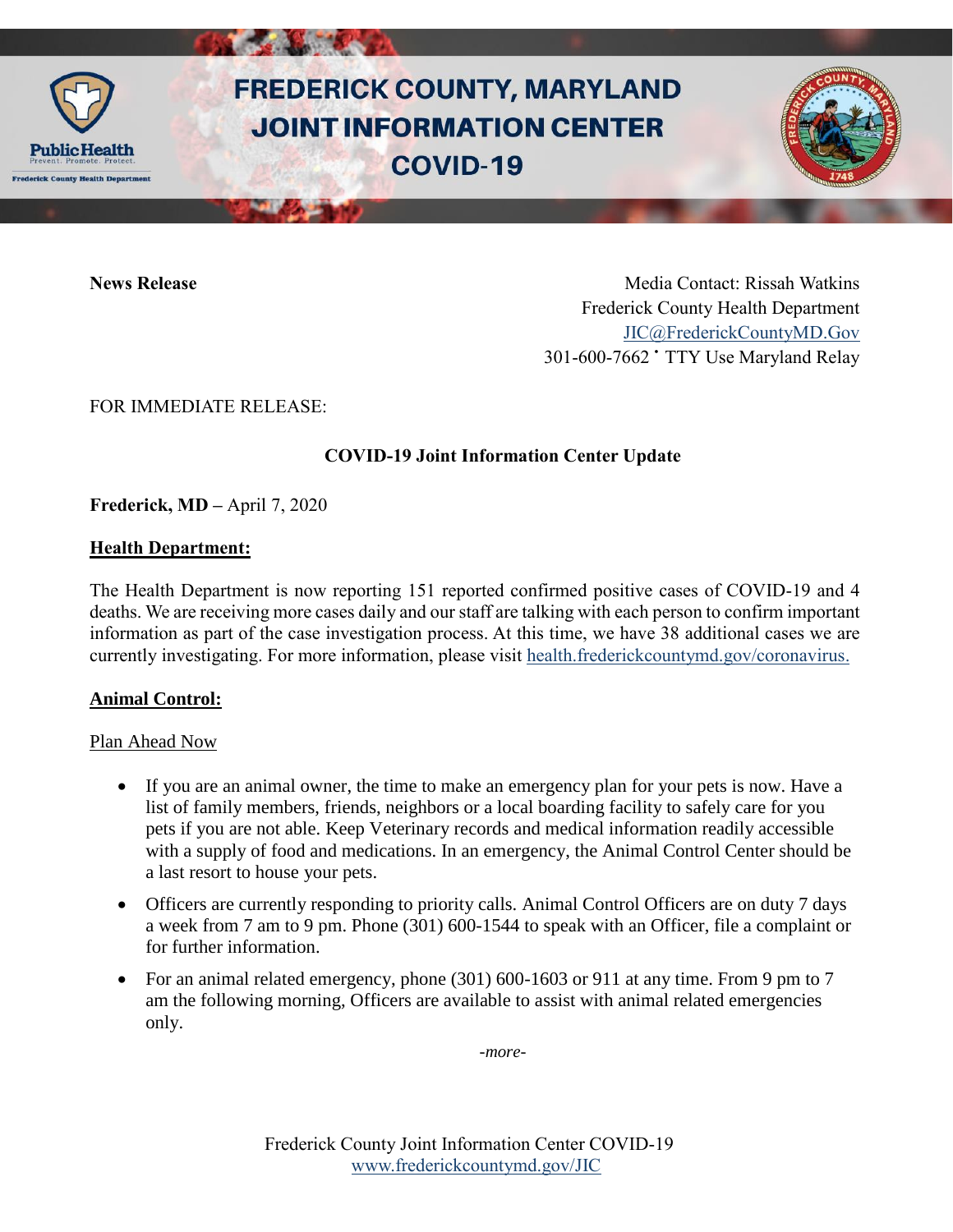

## **Page 2/JIC**

#### Pet Food Bank

The Pet Food Bank is available to any resident of Frederick County. In response to COVID-19, normal financial need restrictions have been lifted. Call 301-600-1546 for more information.

#### Donations

While Animal Control Offices continue to be closed to the public and adoptions have been suspended, they are still accepting donations of unopened pet food and cat litter only. There is an outdoor donation bin at the rear of the building with the smaller bin designated for pet food items. Donations can be dropped off anytime as staff check it throughout the day.

Animal Control is grateful for a generous, compassionate community and is still accepting cash donations through our website:

<https://www.velocitypayment.com/client/frederickcountymd/donations/index.html> or by mailing checks to 1832 Rosemont Avenue, Frederick, MD 21702.

#### **Frederick Health Hospital:**

Testing continues through our curbside service at Toll House. Frederick Health Hospital has updated COVID-19 testing criteria:

1. Experiencing flu-like symptoms (fever, cough, or shortness of breath) AND within 14 days of experiencing symptoms:

- Had close contact (less than 6ft) with a person confirmed to have COVID-19, or,
- Had close contact (less than 6ft) with a person being tested for COVID-19.
- Recently traveled in the last 14 days by plane, cruise, or train.
- A healthcare worker or first responder.
- At high risk due to age (over 65).
- A history of cancer, diabetes, heart, lung, autoimmune, chronic kidney or liver disease.
- Are pregnant or have delivered in the last two weeks.

2. Reported fever and cough or shortness of breath, AND:

- Recently traveled in the last 14 days, or
- Had secondary contact with a person confirmed to have COVID-19, or
- At high risk due to age or chronic health conditions.

*-more-*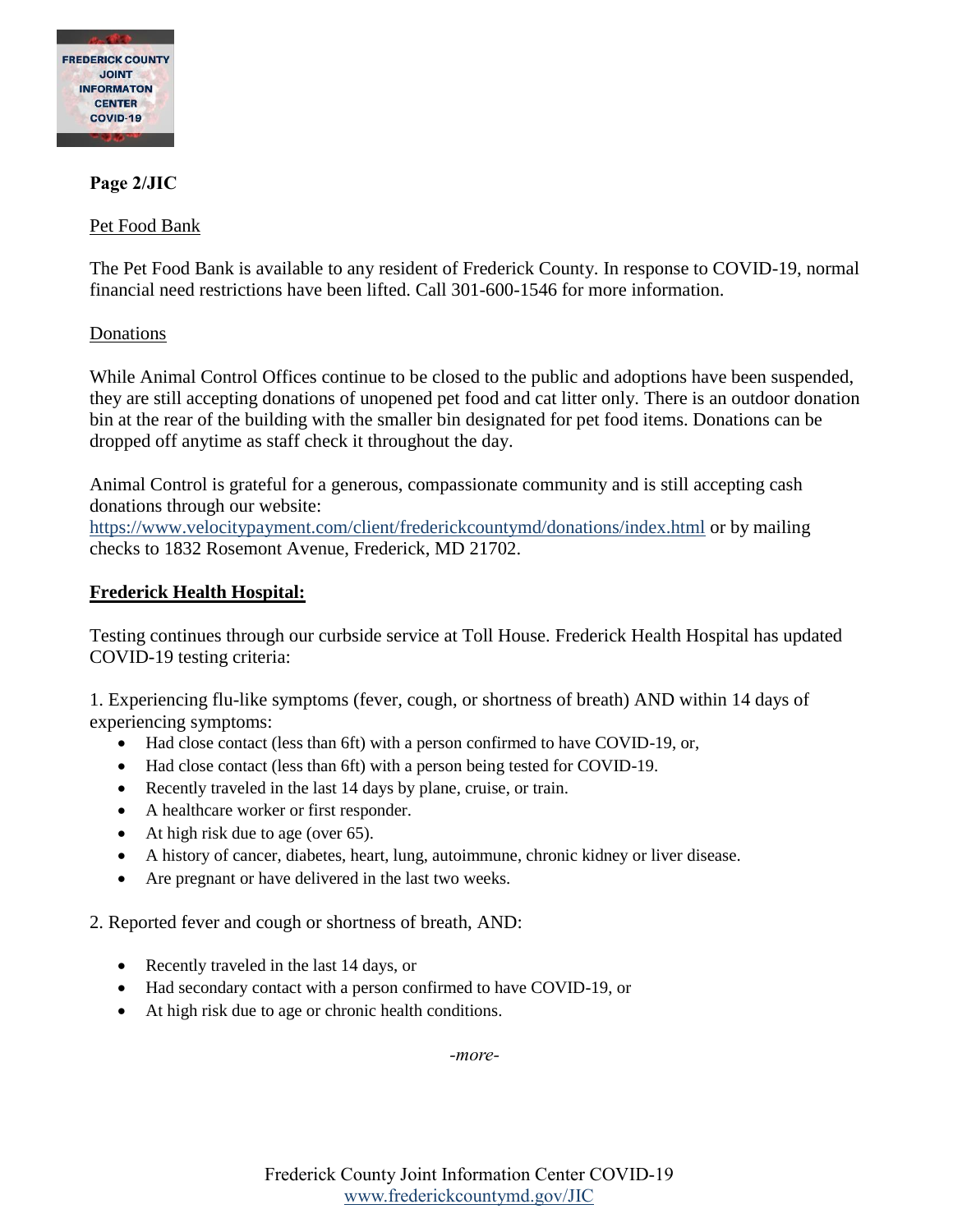

## Page 3/JIC

Frederick Health has created two charitable funds in response to the COVID-19 pandemic. The Frederick Health COVID-19 Hospital Support Fund enables the public to provide financial resources to help the hospital respond to critical operating needs during the COVID-19 crisis.

The Frederick Health COVID-19 Employee Relief Fund enables the public to provide financial assistance to our employees who are experiencing a personal financial hardship due to the COVID-19 crisis. Frederick Health employees can continue to support fellow employees in need through the Angel Fund, an internal employee-to-employee assistance fund established in 2009. Contributions to both COVID-19 funds can be made online at www.frederickhealth.org/donatenow or by mailing a check to Frederick Health Development Office, 405 W. 7th St, Frederick, MD 21701.

Those interested in donating supplies can visit the Frederick Health Development Council Facebook page, for the most recent needs. More information can be found here: https://www.frederickhealth.org/Patients-Visitors/Coronavirus-COVID-19-/COVID-19-Donations.aspx Current needs are:

# Frederick **Health**

**COVID-19 Relief In-Kind Donation Wish List** 

- · Gloves
- Hand sanitizer, antibacterial cleaning supplies
- Lysol disinfecting spray
- Protective gowns, coveralls, rain ponchos
- Phone chargers cable & wall block (all types)
- UV light boxes for sanitizing cell phones
- N95 masks
- Handmade mask covers
- . "No Touch" thermometers
- Disposable stethoscopes
- Disposable pulse oxygen monitors
- Protective eye wear (goggles)
- Disposable food storage containers  $\bullet$
- Paper or Styrofoam bowls  $\bullet$

Items may be delivered to the Frederick Health Development Office between the hours of 9 am and 4 pm Monday - Friday. There is no need to contact the Development Team ahead of time.

Frederick Health Development Office 405 W. 7th Street Frederick, MD 21701

(located directly across the street from the hospital) Email **donate@fmh.org** with any questions.



-more-

Frederick County Joint Information Center COVID-19 www.frederickcountymd.gov/JIC